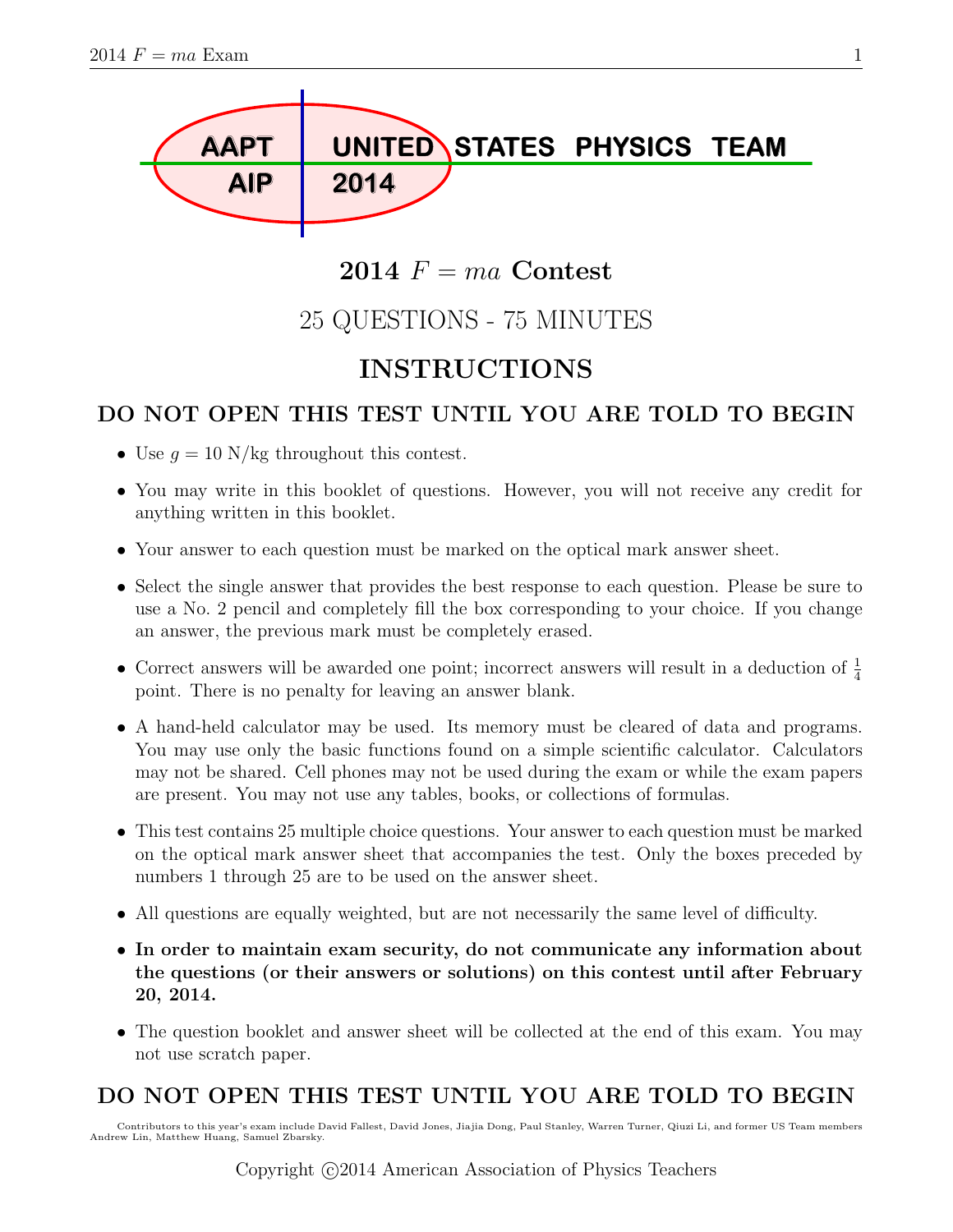- 1. A car turning to the right is traveling at constant speed in a circle. From the driver's perspective, the angular momentum vector about the center of the circle points  $X$  and the acceleration vector of the car points  $Y$  where
	- $(A)$  X is left, Y is left.
	- (B)  $X$  is forward,  $Y$  is right.
	- $(C)$  X is down, Y is forward.
	- (D)  $X$  is left,  $Y$  is right.
	- (E) X is down, Y is right.  $\leftarrow \textbf{CORRECT}$

Use right hand rule to find angular momentum, and acceleration is toward center in uniform circular motion.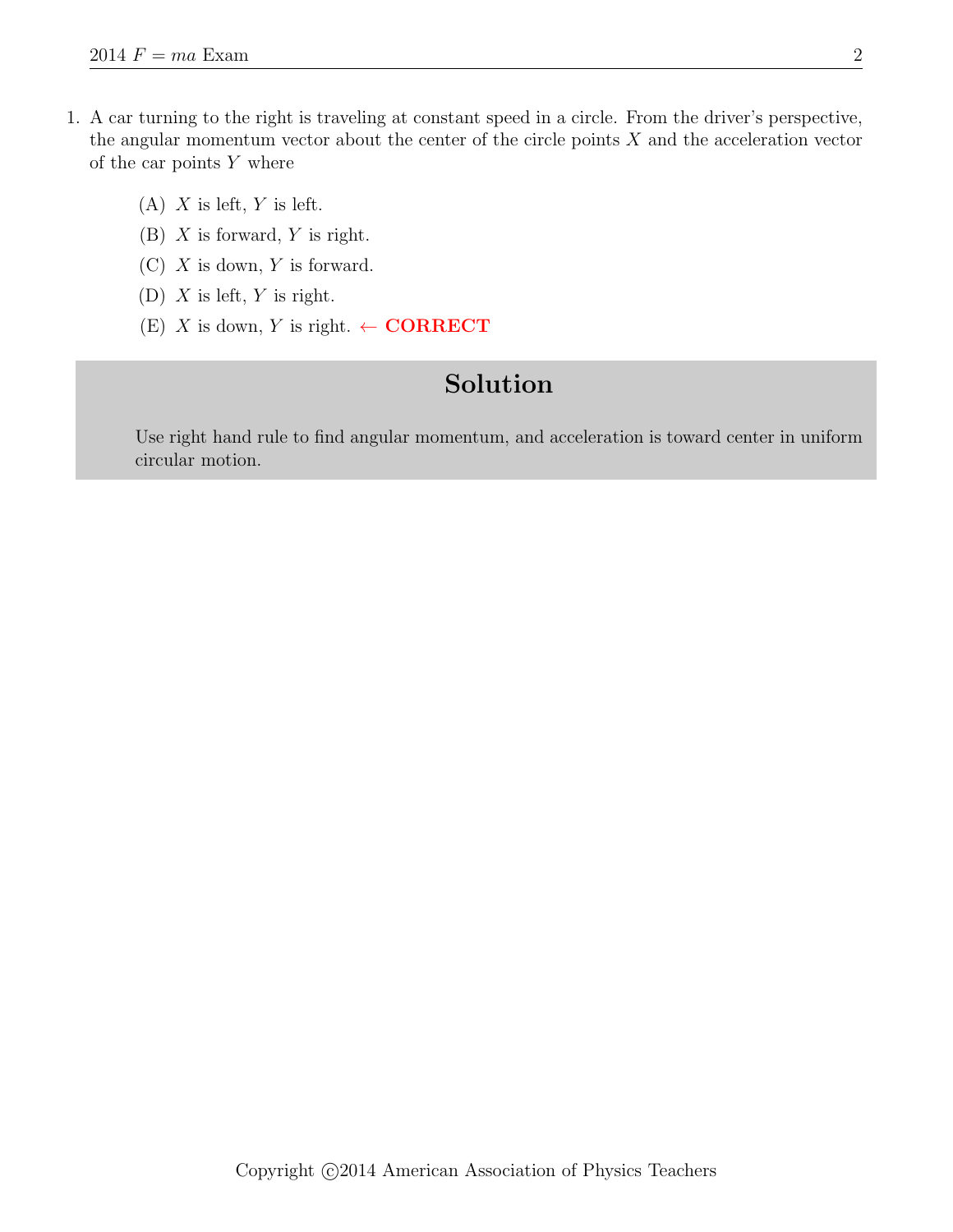2. A ball rolls without slipping down an inclined plane as shown in the diagram.



Which of the following vectors best represents the direction of the total force that the ball exerts on the plane?



CORRECT answer is (E)

## Solution

Normal force into plane. Friction must be less than the parallel force, or it wouldn't slide down incline! Correct answer is into plane and down plane; note that if the ball is rolling downward and accelerating, friction must be less than the parallel component of gravity.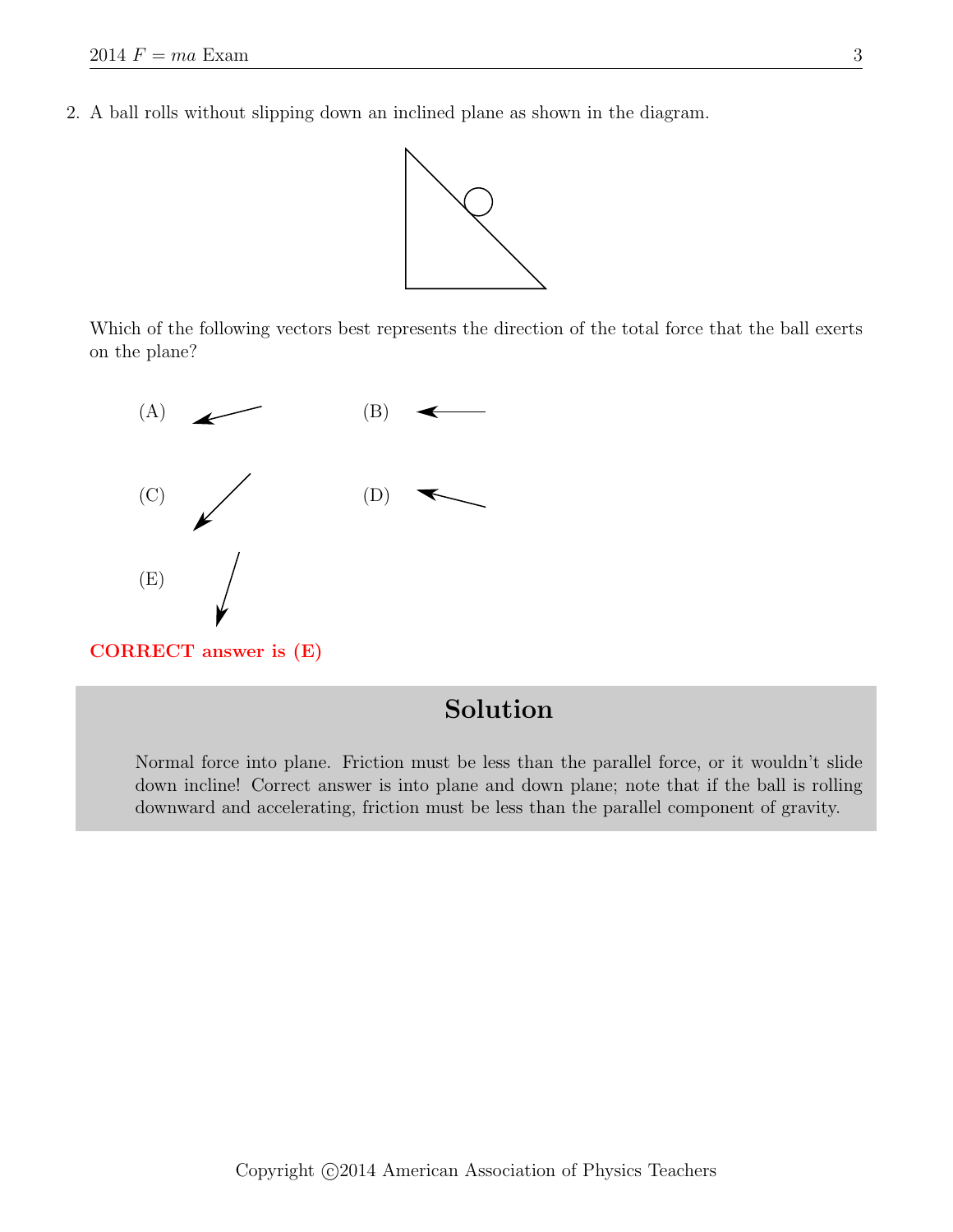- 3. An object of uniform density floats partially submerged so that 20% of the object is above the water. A 3 N force presses down on the top of the object so that the object becomes fully submerged. What is the volume of the object? The density of water is  $\rho_{\text{H}_2\text{O}} = 1000 \text{ kg/m}^3$ .
	- (A)  $V_{object} = 0.3$  L
	- (B)  $V_{object} = 0.67$  L
	- (C)  $V_{object} = 1.2$  L
	- (D)  $V_{object} = 1.5 \text{ L} \leftarrow \textbf{CORRECT}$
	- (E)  $V_{object} = 3.0 \text{ L}$

Submerging object requires pushing against the additional buoyant force of  $0.2\rho_wVg$ , so  $V = 1.5$  L.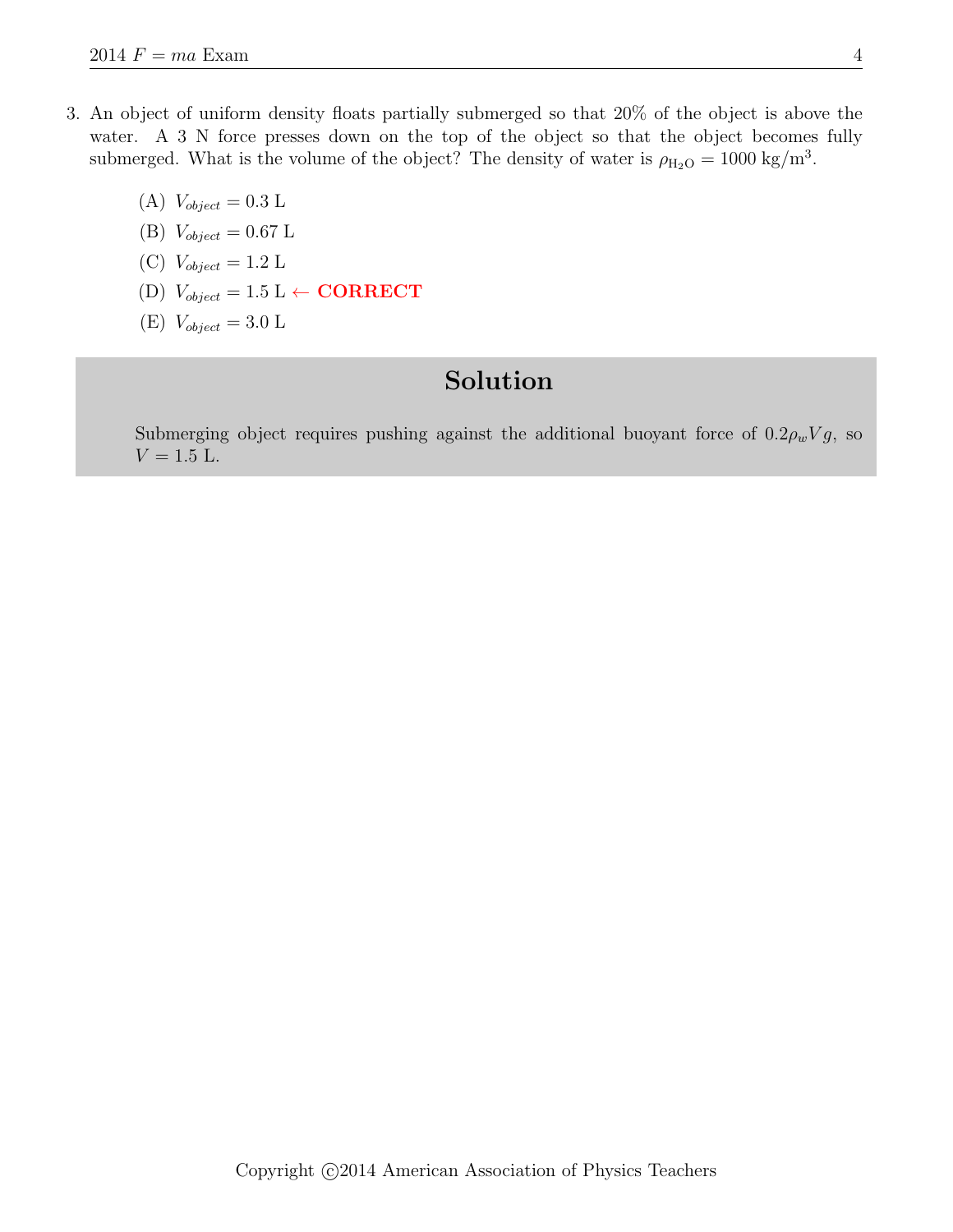- 4. What are the correct values of the numbers in the following statements? Assume there are no external forces, and take  $N = 1$  to mean that the statement cannot be made for any meaningful number of particles.
	- If a particle at rest explodes into  $N_1$  or fewer particles with known masses, and the total kinetic energy of the new particles is known, the kinetic energy of each of the new particles is completely determined.
	- If a particle at rest explodes into  $N_2$  or fewer particles, the velocities of the new particles must lie in a line.
	- If a particle at rest explodes into  $N_3$  or fewer particles, the velocities of the new particles must lie in a plane.
	- (A)  $N_1 = 2, N_2 = 1, N_3 = 1$
	- (B)  $N_1 = 1, N_2 = 2, N_3 = 3$
	- (C)  $N_1 = 2, N_2 = 2, N_3 = 3 \leftarrow \textbf{CORRECT}$
	- (D)  $N_1 = 3, N_2 = 2, N_3 = 3$
	- (E)  $N_1 = 2, N_2 = 3, N_3 = 4$

Certainly  $N_2$  is at most 2 and  $N_3$  is at most 3; it is certainly possible for three particles to emerge with non-collinear velocities, or four to emerge with non-planar ones. (Consider for example the case where all of the particles have equal mass and they emerge at the corners of a triangle or tetrahedron.) However, note that the total momentum of the daughter particles must be zero; it is impossible for two non-collinear vectors to sum to zero, nor three non-coplanar vectors. Thus  $N_2 = 2$  and  $N_3 = 3$ .

Meanwhile,  $N_1$  is at most 2; consider three identical particles, where (among many other possibilities) any one could emerge at rest with the energy split equally among the other two. In the case of two particles, the velocities must be in opposite direction and (as argued) in a straight line; thus, up to overall direction, they are entirely determined by the kinetic energies. There are two independent equations governing the kinetic energies; the total momentum must be zero, and the total kinetic energy is fixed. Thus the kinetic energies are fully determined in this case, and  $N_1 = 2$ .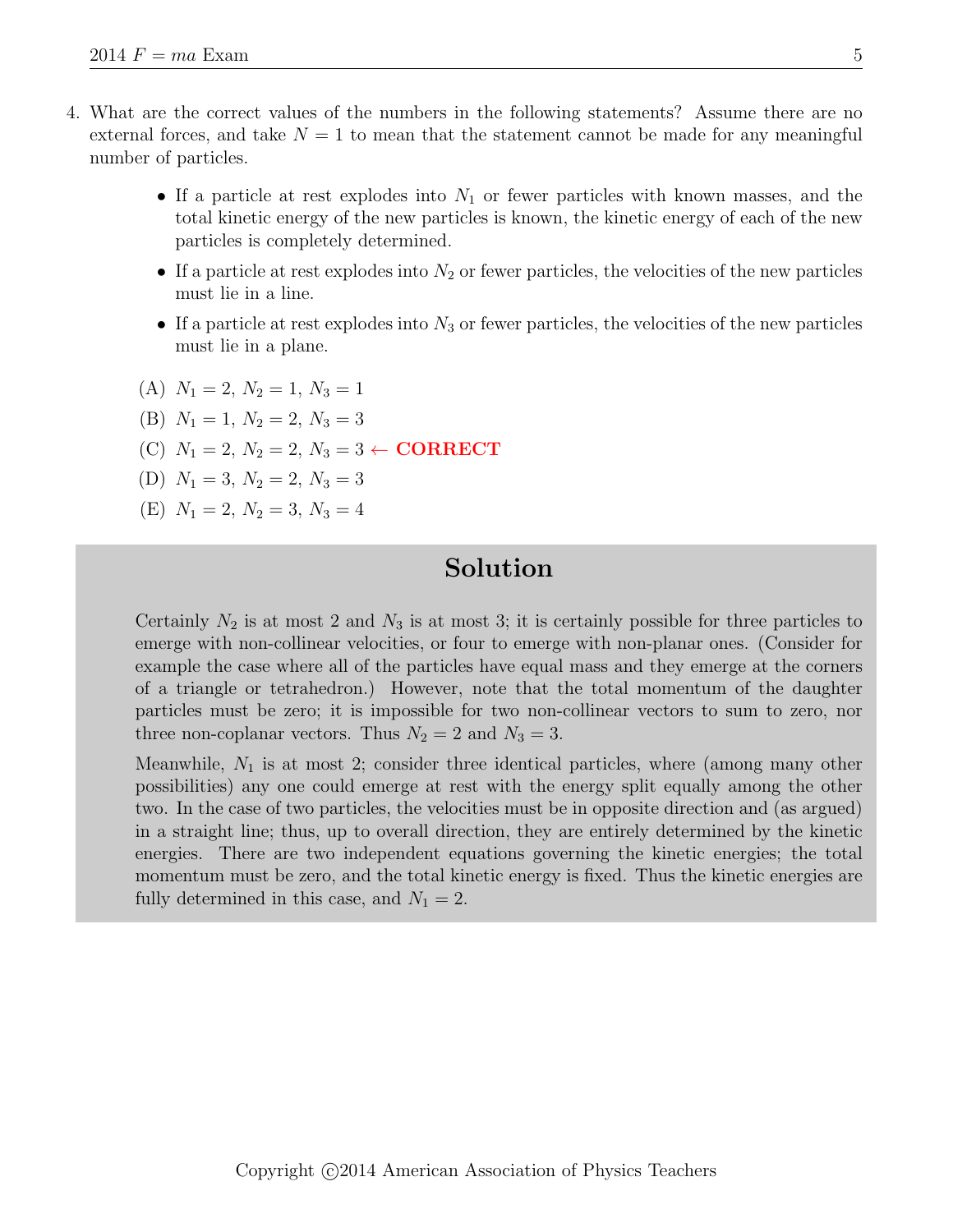5. A unicyclist goes around a circular track of radius 30 m at a (amazingly fast!) constant speed of 10 m/s. At what angle to the left (or right) of vertical must the unicyclist lean to avoid falling? Assume that the height of the unicyclist is much smaller than the radius of the track.

 $(A) 9.46^\circ$ 

- $(B) 9.59°$
- $(C)$  18.4°  $\leftarrow$  CORRECT
- (D) 19.5 ◦
- (E) 70.5 ◦

## Solution

Force toward center is  $mv^2/r$ . Force toward ground is mg. The force toward the center is from friction and acts at the point in contact with the ground. The normal force is equal I'm magnitude to the force of gravity and acts upward at the point of contact. We are then interested in the tangent angle as defined by

$$
\tan \theta = \frac{v^2}{gr}
$$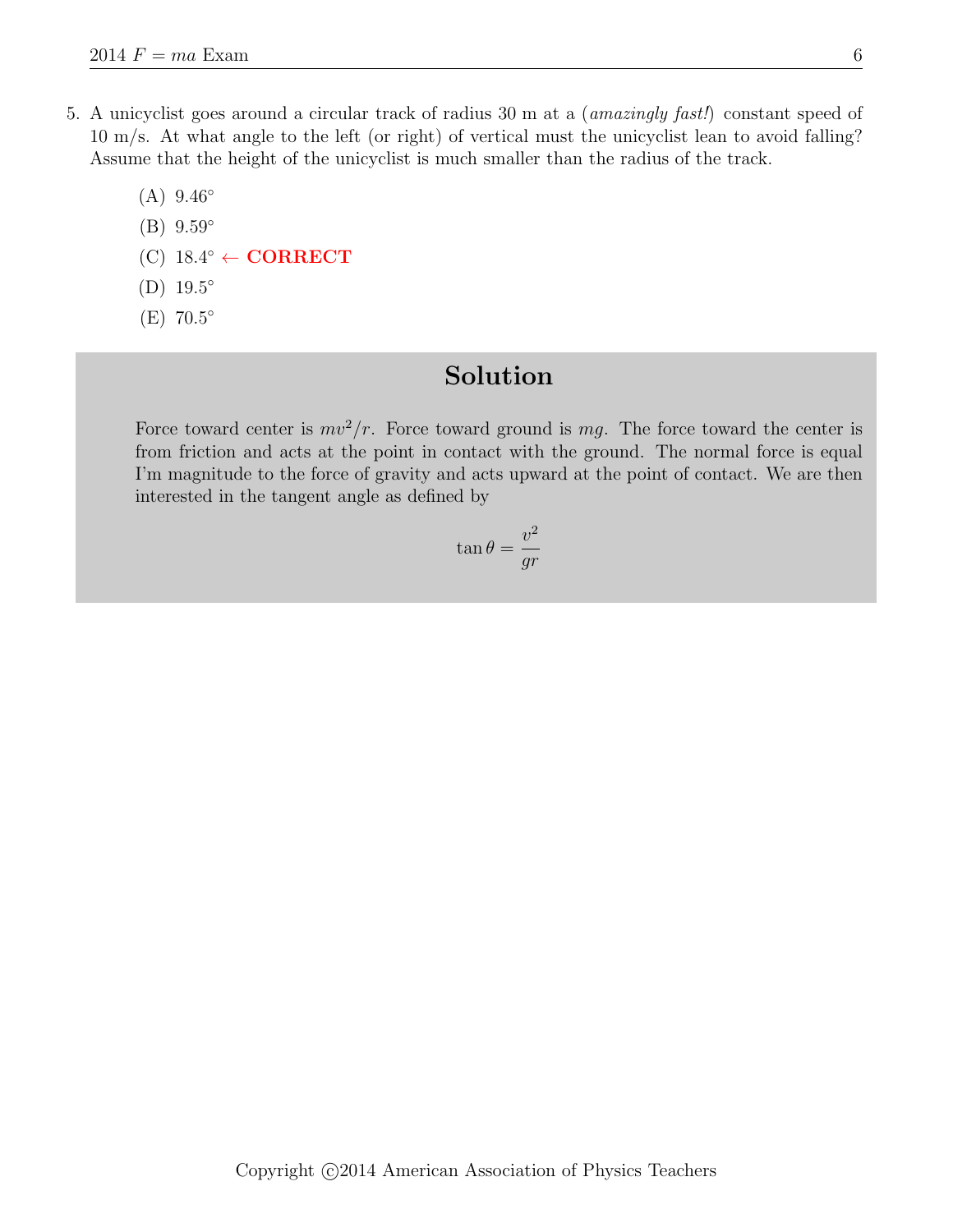6. A cubical box of mass 10 kg with edge length 5 m is free to move on a frictionless horizontal surface. Inside is a small block of mass 2 kg, which moves without friction inside the box. At time  $t = 0$ , the block is moving with velocity 5 m/s directly towards one of the faces of the box, while the box is initially at rest. The coefficient of restitution for any collision between the block and box is 90%, meaning that the relative speed between the box and block immediately after a collision is 90% of the relative speed between the box and block immediately before the collision.



After 1 minute, the block is a displacement x from the original position. Which of the following is closest to  $x$ ?

- (A) 0 m
- $(B)$  50 m  $\leftarrow$  **CORRECT**
- (C) 100 m
- (D) 200 m
- (E) 300 m

### Solution

The easiest way to consider this is the motion of the center of mass of the system, which, by conservation of momentum, must move with a speed of

$$
v_{\rm cm} = \frac{(2 \text{ kg})(5 \text{ m/s})}{(2 \text{ kg}) + (10 \text{ kg})} = \frac{5}{6} \text{ m/s}.
$$

After one minute the center of mass has moved  $(\frac{5}{6} \text{ m/s})(60 \text{ s}) = 50 \text{ m}$ .

Now the center of mass must be bounded by the cubical box, so the position of the inside block must be somewhere near the 50 meter mark.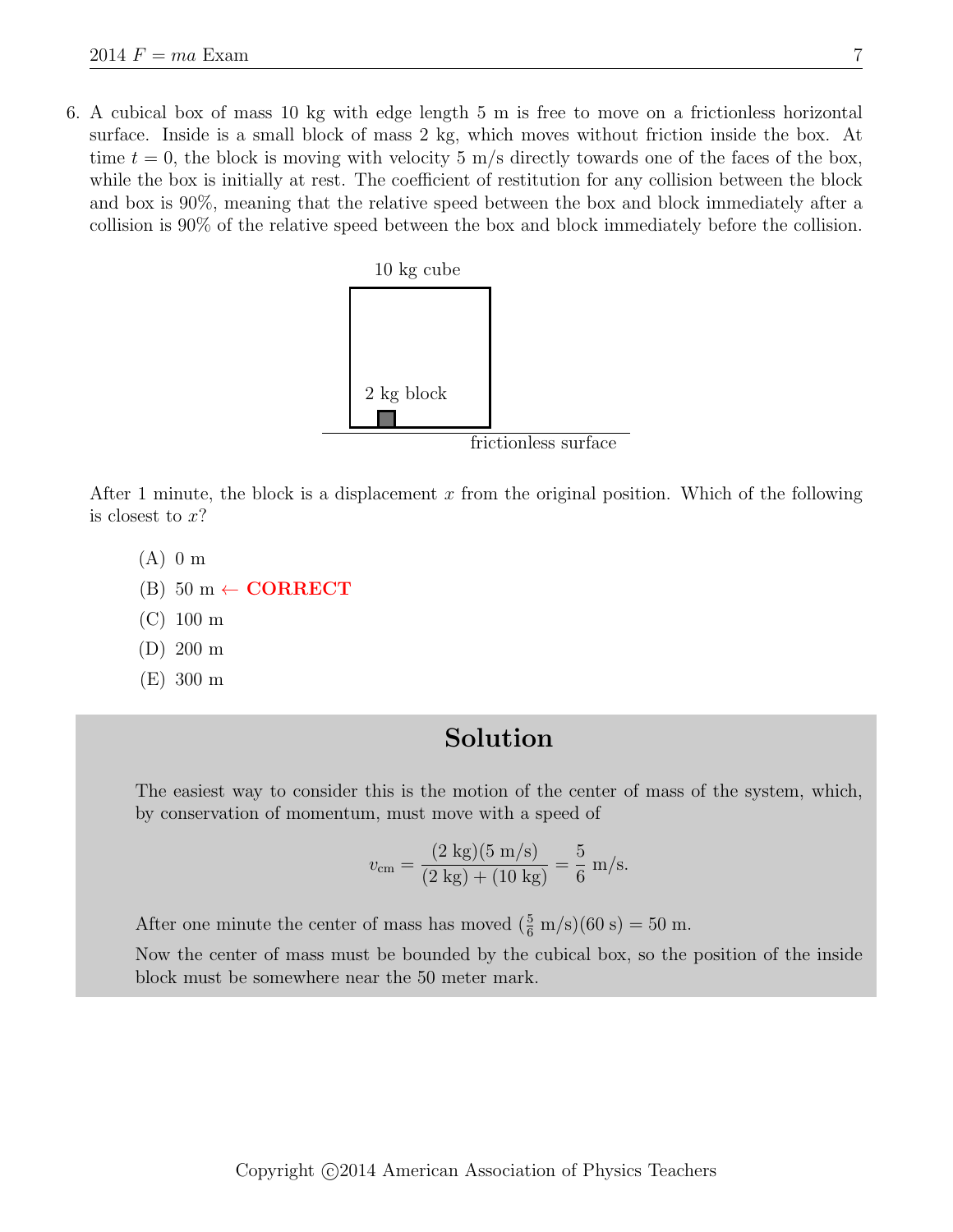- 7. A 1.00 m long stick with uniform density is allowed to rotate about a point 30.0 cm from its end. The stick is perfectly balanced when a 50.0 g mass is placed on the stick 20.0 cm from the same end. What is the mass of the stick?
	- (A) 35.7 g (B) 33.3 g (C) 25.0  $g \leftarrow \textbf{CORRECT}$ (D) 17.5 g (E) 14.3 g
- 8. An object of mass M is hung on a vertical spring of spring constant k and is set into vertical oscillations. The period of this oscillation is  $T_0$ . The spring is then cut in half and the same mass is attached and the system is set up to oscillate on a frictionless inclined plane making an angle  $\theta$ to the horizontal. Determine the period of the oscillations on the inclined plane in terms of  $T_0$ .
	- $(A)$   $T_0$
	- (B)  $T_0/2$
	- (C)  $2T_0 \sin \theta$ √
	- $(D)$   $T_0$ /  $2 \leftarrow \textbf{CORRECT}$
	- (E)  $T_0 \sin \theta / \sqrt{2}$

The spring constant of a spring is inversely proportional to the length of the un-stretched spring; cutting a spring in half will double the spring constant.

Placing the system on an incline will change the equilibrium position of the mass, but will not affect the period of oscillation in any way.

As such, the new period of oscillation is given by

$$
T = 2\pi \sqrt{\frac{m}{2k}} = \frac{1}{\sqrt{2}} 2\pi \sqrt{\frac{m}{k}} = \frac{T_0}{\sqrt{2}}
$$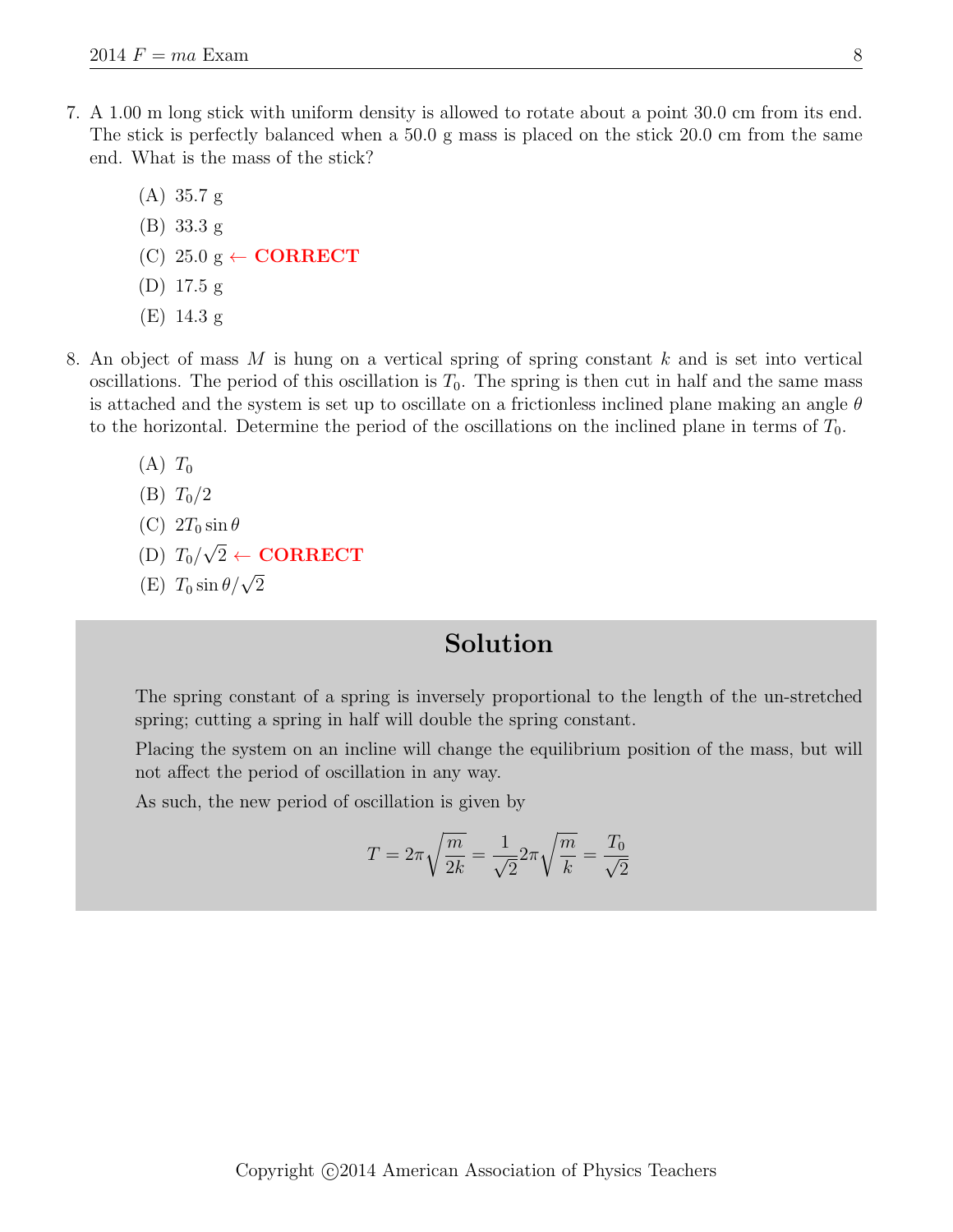9. A 5.0 kg object undergoes a time-varying force as shown in the graph below. If the velocity at  $t = 0.0$  s is  $+1.0$  m/s, what is the velocity of the object at  $t = 7$  s?



# Solution

The area under the graph is a measure of the change in momentum, so

$$
\Delta p = \frac{1}{2}(3 \text{ s})(3 \text{ N}) + \frac{1}{2}(4 \text{ s})(3 \text{ N} + 1 \text{ N}) = 12.5 \text{ N} \cdot \text{s}.
$$

The additional velocity is then  $\Delta v = 2.5$  m/s.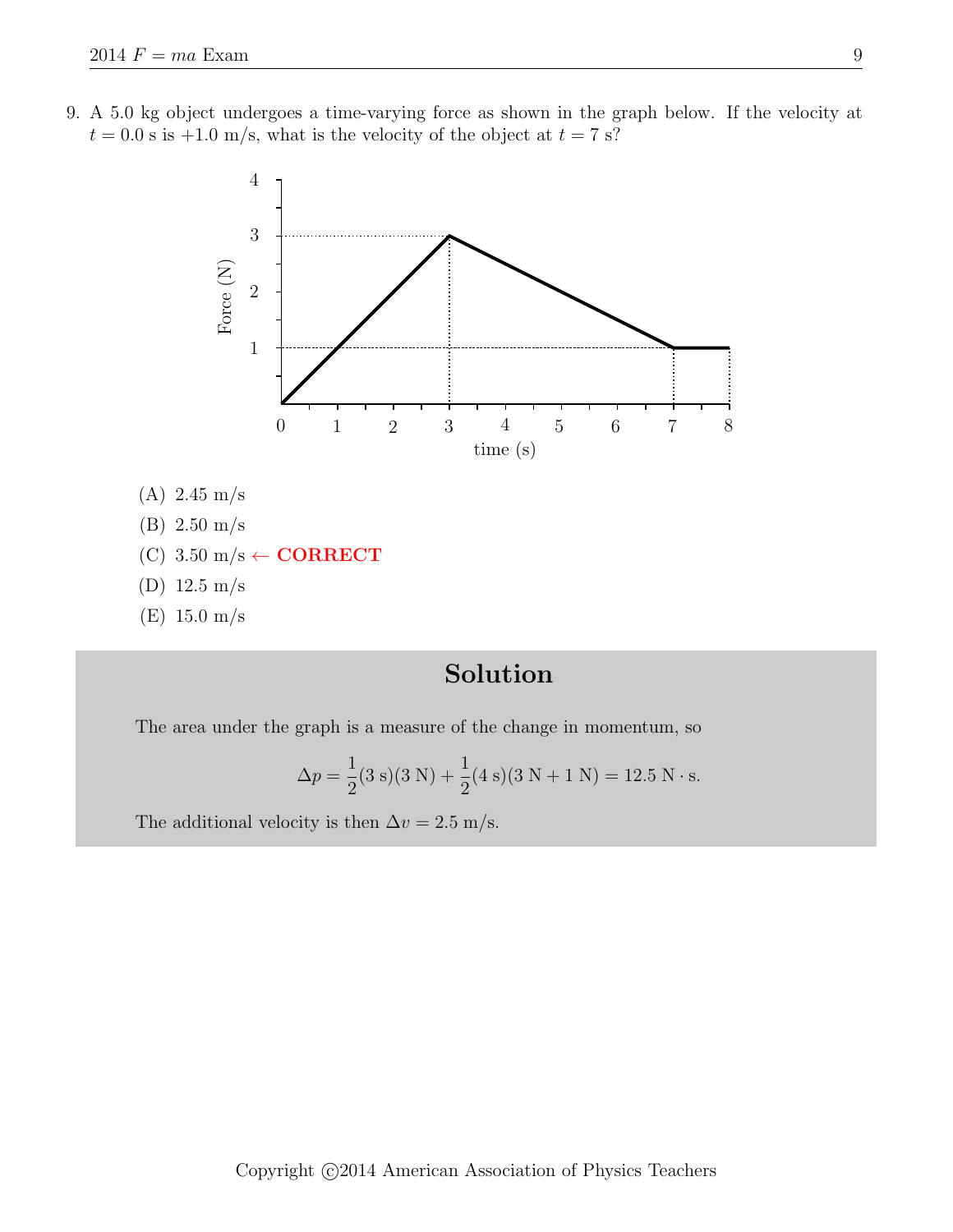- 10. A radio controlled car is attached to a stake in the ground by a 3.00 m long piece of string, and is forced to move in a circular path. The car has an initial angular velocity of 1.00 rad/s and smoothly accelerates at a rate of  $4.00 \text{ rad/s}^2$ . The string will break if the centripetal acceleration exceeds  $2.43 \times 10^2$  m/s<sup>2</sup>. How long can the car accelerate at this rate before the string breaks?
	- (A) 0.25 s
	- (B) 0.50 s
	- (C) 1.00 s
	- (D) 1.50 s
	- $(E)$  2.00 s  $\leftarrow$  **CORRECT**

The string breaks if  $a_c$  exceeds the maximum tension, or

$$
a_{\rm c} = r\omega^2 = r\left(\frac{1}{2}\alpha t^2 + \omega_0\right)^2
$$

Solve for the time,

$$
t = \sqrt{\frac{2}{\alpha} \left( \sqrt{\frac{a_{\rm c}}{r}} - \omega_0 \right)}
$$

or

$$
t=2\mathrm{s}
$$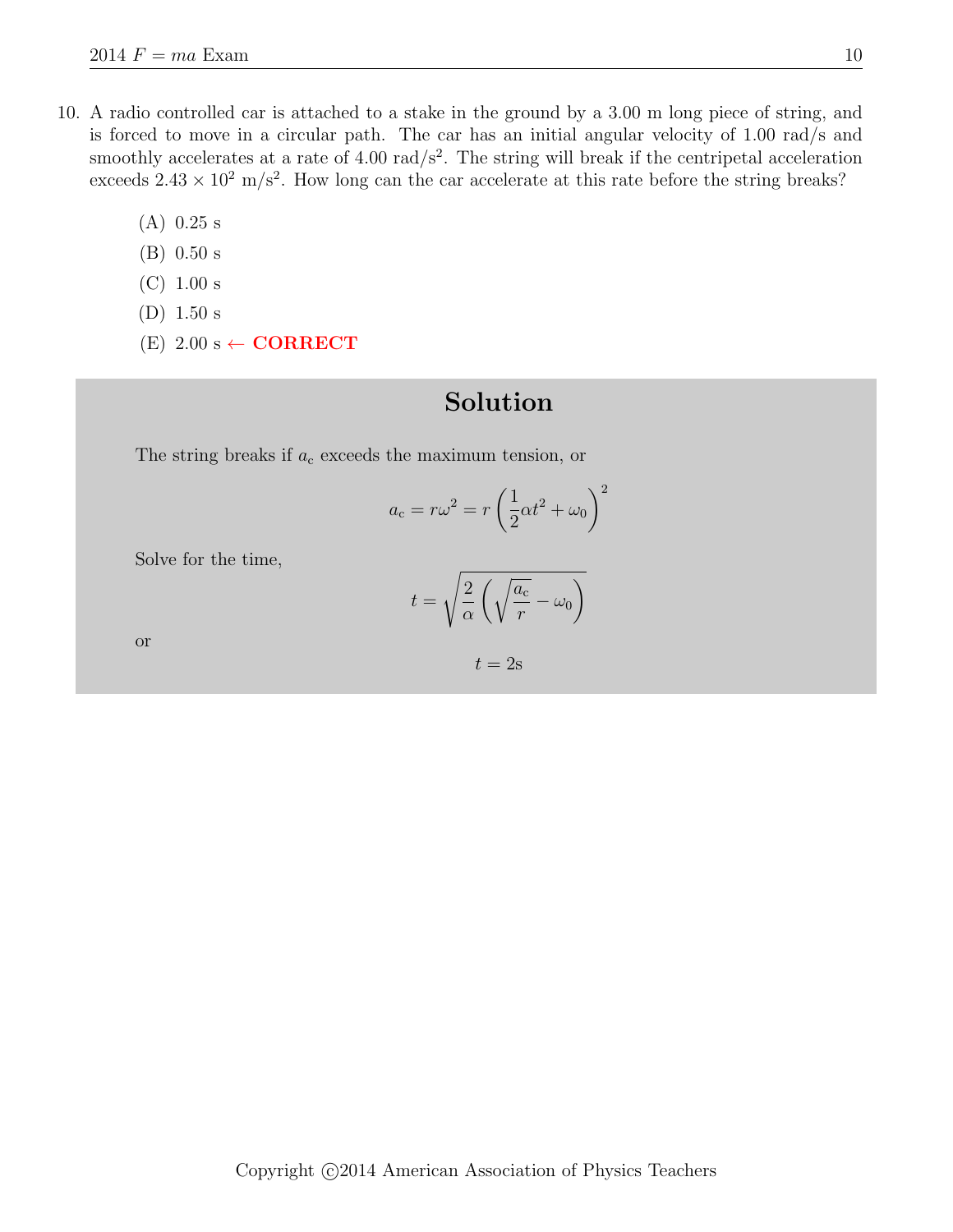11. A point mass  $m$  is connected to an ideal spring on a horizontal frictionless surface. The mass is pulled a short distance and then released.

Which of the following is the most correct plot of the kinetic energy as a function of potential energy?



## Solution

Energy is conserved, so the total must be constant. So it is the descending diagonal line of slope magnitude one.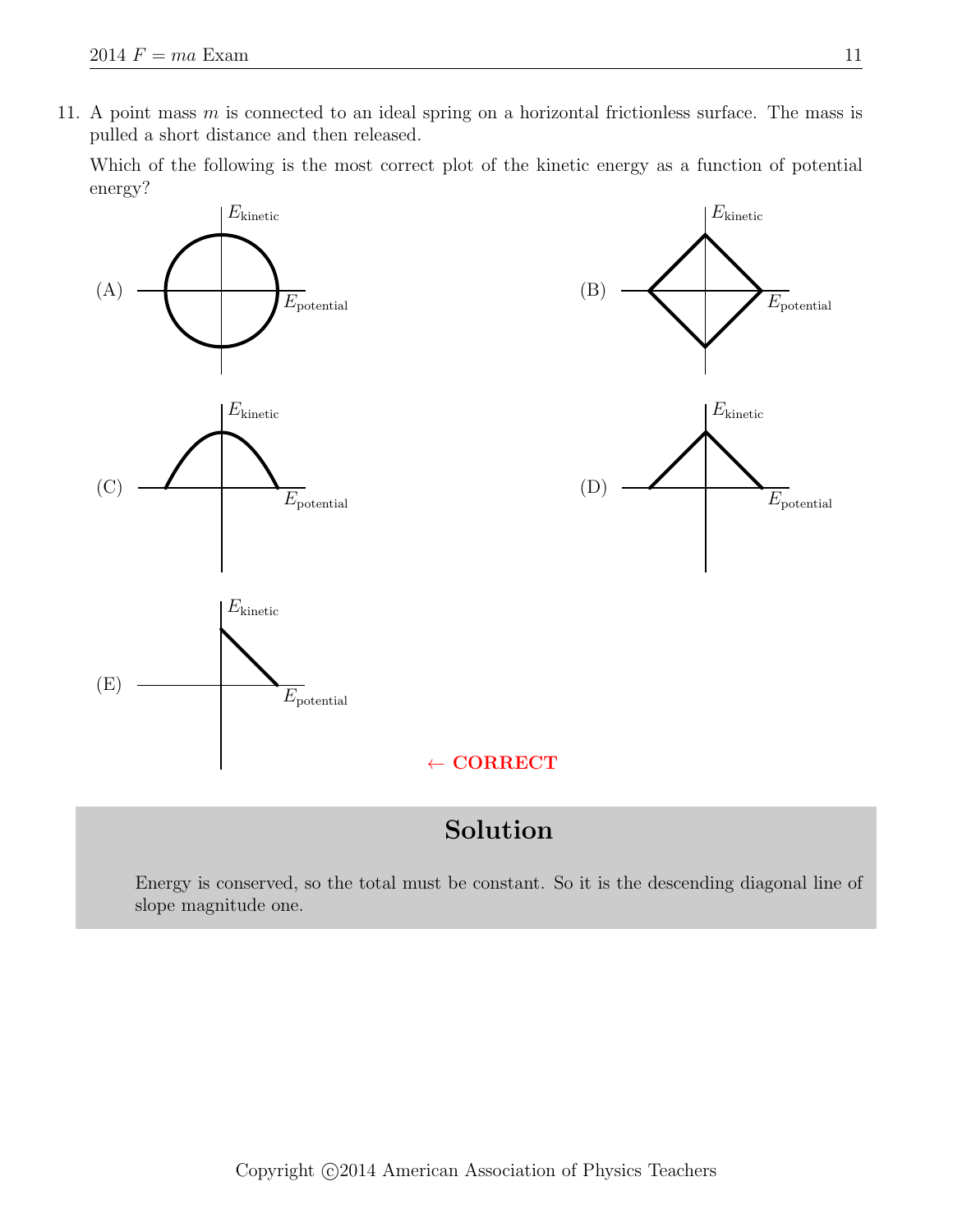The following information applies to questions 12 and 13

A paper helicopter with rotor radius  $r$  and weight  $W$  is dropped from a height  $h$  in air with a density of  $\rho$ .



Assuming that the helicopter quickly reaches terminal velocity, a function for the time of flight T can be found in the form

$$
T = kh^{\alpha}r^{\beta}\rho^{\delta}W^{\omega}.
$$

where k is an unknown dimensionless constant (actually, 1.164).  $\alpha$ ,  $\beta$ ,  $\delta$ , and  $\omega$  are constant exponents to be determined.

- 12. Determine  $\alpha$ .
	- (A)  $\alpha = -1$ (B)  $\alpha = -1/2$ (C)  $\alpha = 0$ (D)  $\alpha = 1/2$ (E)  $\alpha = 1 \leftarrow \textbf{CORRECT}$

### Solution

If the helicopter is at terminal velocity, then it is falling at constant speed. As such,  $h = vT$ , where v is the terminal velocity. In that case,  $\alpha = 1$ .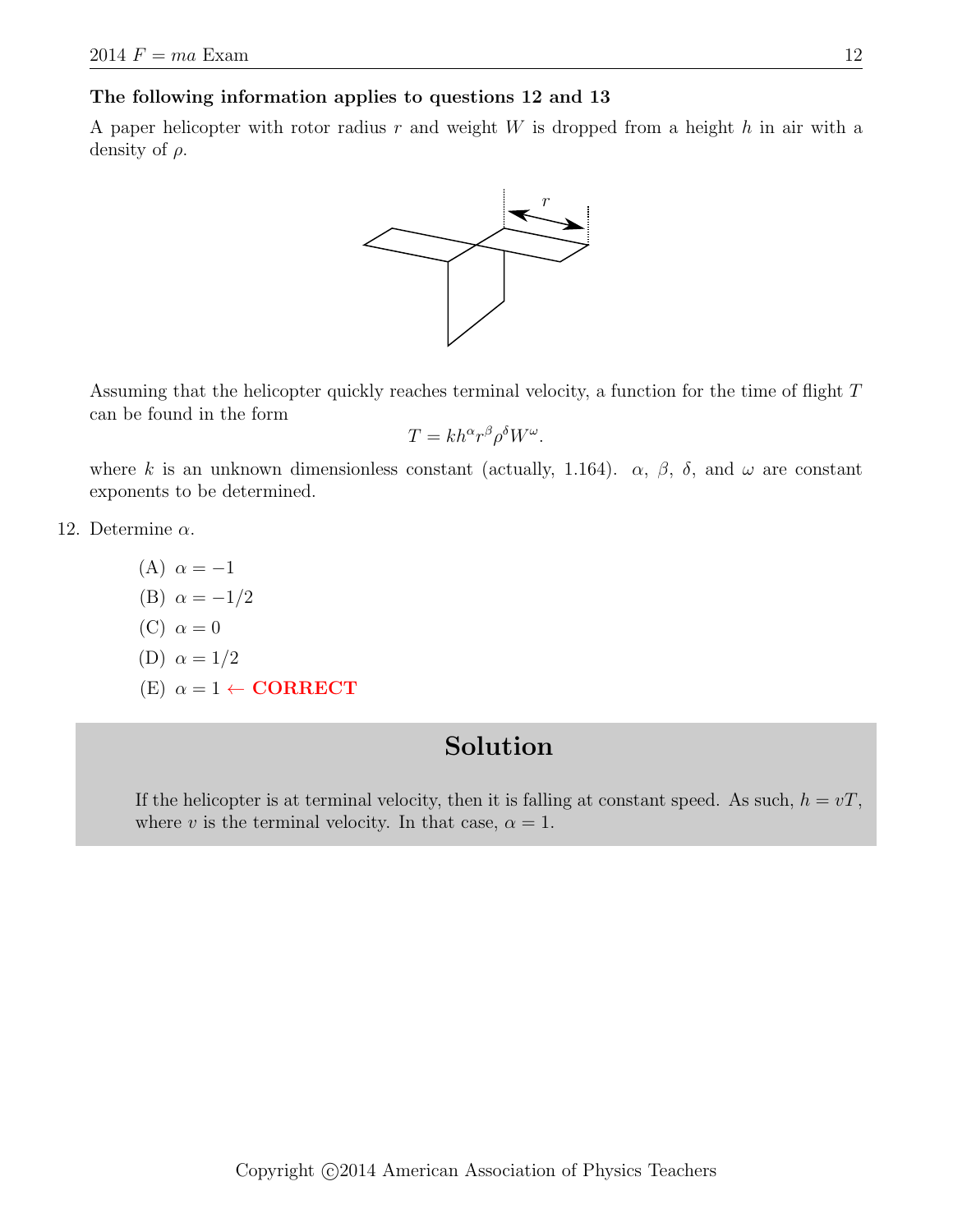#### 13. Determine β.

- (A)  $\beta = 1/3$
- (B)  $\beta = 1/2$
- (C)  $\beta = 2/3$
- (D)  $\beta = 1 \leftarrow \textbf{CORRECT}$

(E)  $\beta$  can not be uniquely determined without more information.

### Solution

Dimensional analysis on mass requires that  $\delta = -\omega$ . Since only W has units of time (inverse squared), then  $\omega = -1/2$ . But  $\sqrt{\rho/W}$  has units of length<sup>-2</sup> time<sup>-1</sup>, and we know  $\alpha = 1$ , then  $\beta = 1$ .

14. A disk of moment of inertia  $I$ , mass  $M$ , and radius  $R$  has a cord wrapped around it tightly as shown in the diagram. The disk is free to slide on its side as shown in the top down view. A constant force of  $T$  is applied to the end of the cord and accelerates the disk along a frictionless surface.



After the disk has accelerated some distance, determine the ratio of the translational KE to total KE of the disk,

$$
KE_{\rm translational}/KE_{\rm total} =
$$

(A) 
$$
\frac{I}{MR^2}
$$
  
\n(B)  $\frac{MR^2}{I}$   
\n(C)  $\frac{I}{3MR^2}$   
\n(D)  $\frac{I}{MR^2+I}$  **CORRECT**  
\n(E)  $\frac{MR^2}{MR^2+I}$ 

### Solution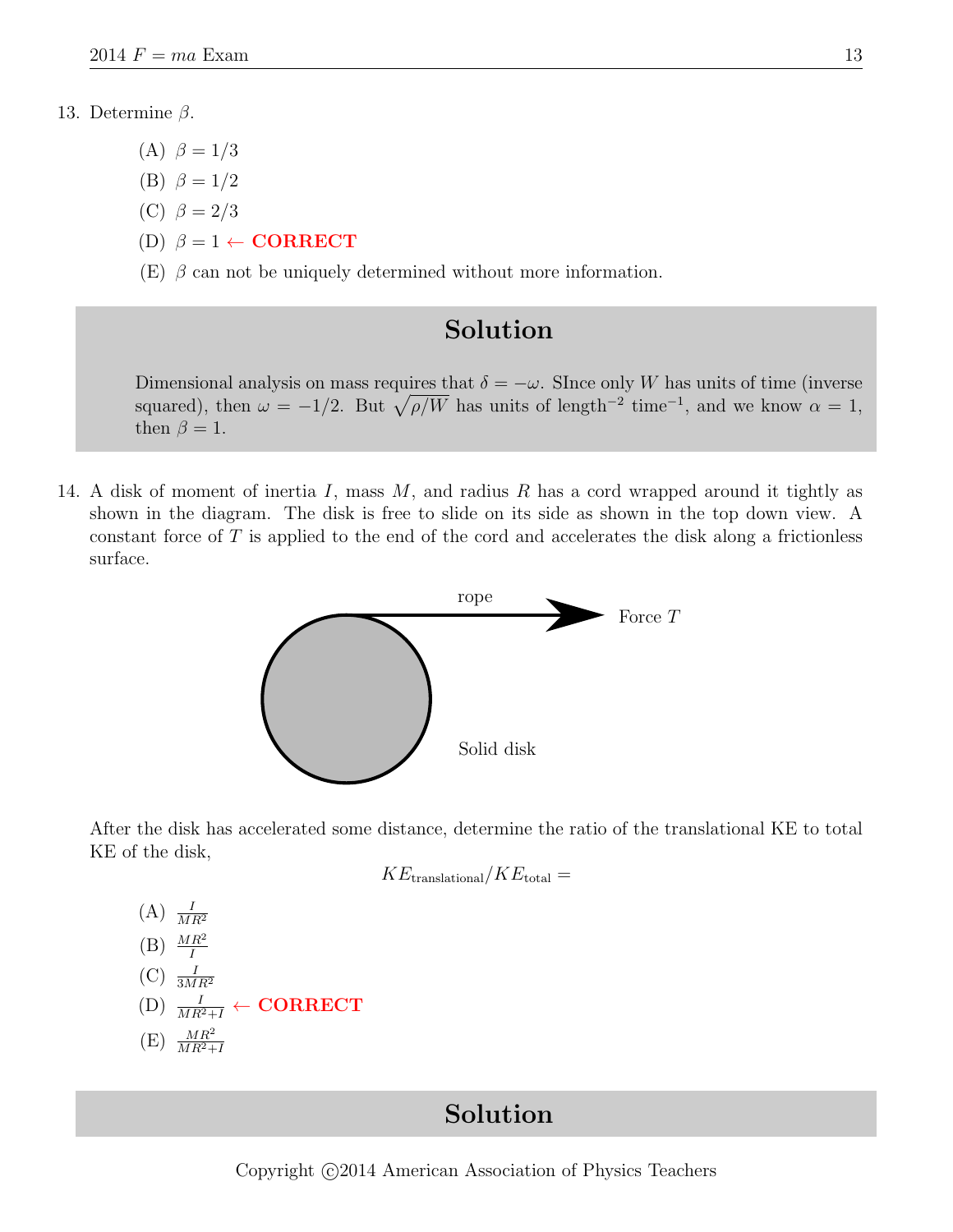The applied force T accelerates the center of mass of the disk at a rate  $a = T/M$ . The applied force produces a torque on the disk about the center of mass given by  $\tau = RT$ , and therefore an angular acceleration of  $\alpha = RT/I$ .

After a time t the velocity of the disk will be  $v = at$  and the angular velocity will be  $\omega = \alpha t$ . Then

$$
KE_{\text{translational}} = \frac{1}{2} M \left(\frac{T}{M}\right)^2 t^2,
$$

and

$$
KE_{\text{rotational}} = \frac{1}{2}I\left(\frac{RT}{I}\right)^2 t^2,
$$

so the desired ratio is then

$$
\frac{KE_{\text{translational}}}{KE_{\text{total}}} = \frac{\frac{1}{2}M\left(\frac{T}{M}\right)^2 t^2}{\frac{1}{2}M\left(\frac{T}{M}\right)^2 t^2 + \frac{1}{2}I\left(\frac{RT}{I}\right)^2 t^2},
$$
\n
$$
= \frac{\frac{1}{M}}{\frac{1}{M} + \frac{R^2}{I}},
$$
\n
$$
= \frac{I}{I + MR^2}.
$$

15. The maximum torque output from the engine of a new experimental car of mass m is  $\tau$ . The maximum rotational speed of the engine is  $\omega$ . The engine is designed to provide a constant power output P. The engine is connected to the wheels via a perfect transmission that can smoothly trade torque for speed with no power loss. The wheels have a radius  $R$ , and the coefficient of static friction between the wheels and the road is  $\mu$ .

What is the maximum sustained speed  $v$  the car can drive up a 30 degree incline? Assume no frictional losses and assume  $\mu$  is large enough so that the tires do not slip.

(A)  $v = 2P/(mg) \leftarrow \textbf{CORRECT}$ (B)  $v = 2P/($ √  $3mg)$ (C)  $v = 2P/(\mu mg)$ (D)  $v = \tau \omega/(mq)$ (E)  $v = \tau \omega/(\mu mg)$ 

### Solution

The fundamental idea is  $P = Fv$  where F is the component of the weight parallel to the incline. Then

$$
v = P/mg \sin \theta
$$

Since  $\theta = 30^{\circ}$ , the answer is  $v = 2P/mg$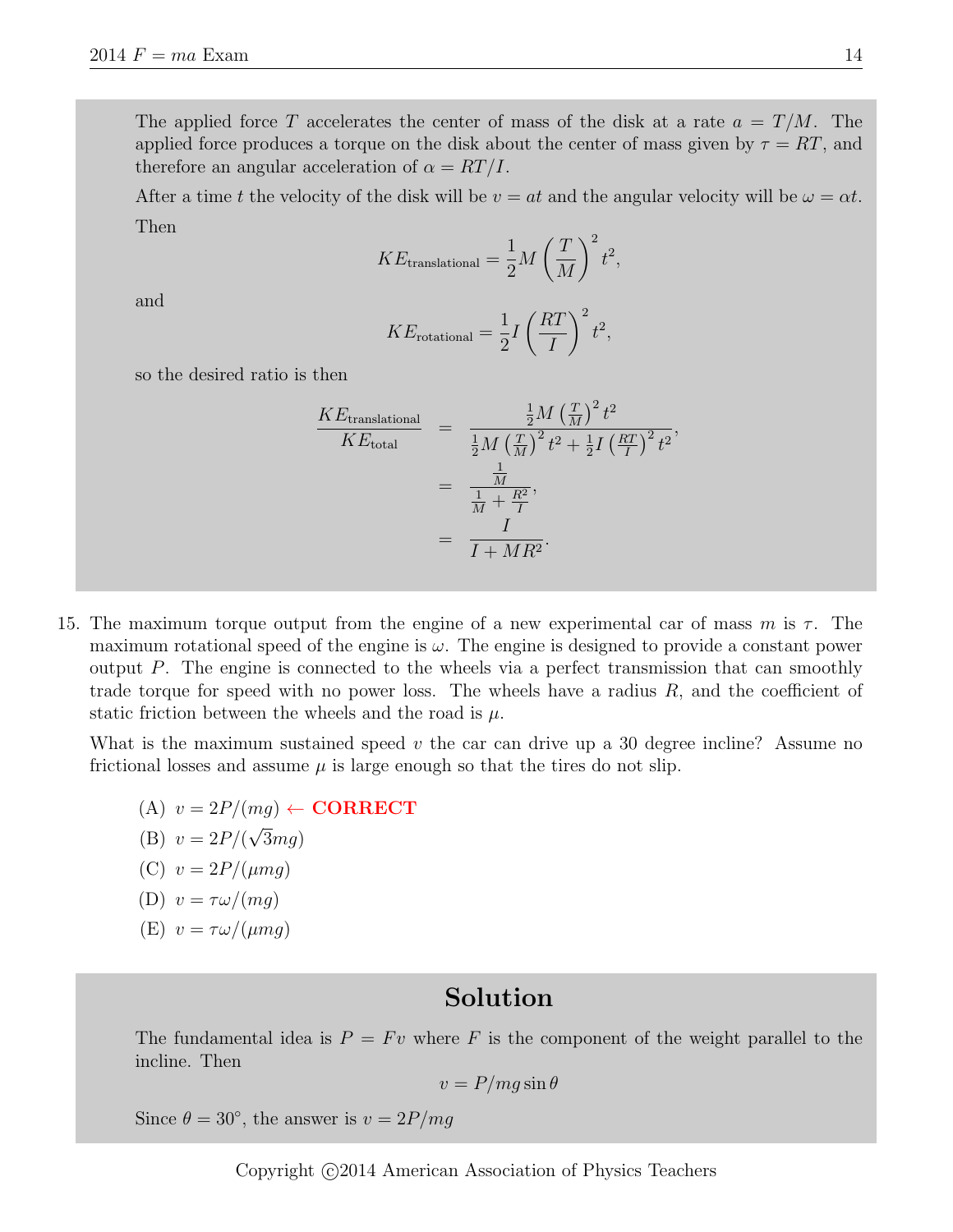16. An object of mass  $m_1$  initially moving at speed  $v_0$  collides with an object of mass  $m_2 = \alpha m_1$ , where  $\alpha$  < 1, that is initially at rest. The collision could be completely elastic, completely inelastic, or partially inelastic. After the collision the two objects move at speeds  $v_1$  and  $v_2$ . Assume that the collision is one dimensional, and that object one cannot pass through object two.

After the collision, the speed ratio  $r_1 = v_1/v_0$  of object 1 is bounded by

(A) 
$$
(1 - \alpha)/(1 + \alpha) \le r_1 \le 1
$$
  
\n(B)  $(1 - \alpha)/(1 + \alpha) \le r_1 \le 1/(1 + \alpha) \leftarrow \text{CORRECT}$   
\n(C)  $\alpha/(1 + \alpha) \le r_1 \le 1$   
\n(D)  $0 \le r_1 \le 2\alpha/(1 + \alpha)$ 

(E)  $1/(1+\alpha) < r_1 < 2/(1+\alpha)$ 

### Solution

Conserving momentum and kinetic energy in the completely elastic collision yields the following quantities.

$$
r_1 = \frac{v_1}{v_0} = \frac{1 - \alpha}{(1 + \alpha)},
$$
  

$$
r_2 = \frac{v_2}{v_0} = \frac{2}{(1 + \alpha)},
$$

Since  $\alpha$  < 1, object 1 is tricking a less massive object, and therefore continues to move forward.

Conserving momentum in a completely inelastic collision yields

$$
r_1 = r_2 = \frac{1}{(1+\alpha)},
$$

Note that object 2 will always be moving forward, and since object 1 can't pass through it, object 2 must always move with a more positive (or equal) velocity than object 1. Consequently,

$$
1/(1+\alpha) \le r_2 \le 2/(1+\alpha)
$$

Sorting out object 1 is a little harder, since under certain circumstances it can bounce backward. But in this case, since  $\alpha < 1$ , it retains a forward velocity after the collision. Then

$$
(1 - \alpha)/(1 + \alpha) \le r_1 \le 1/(1 + \alpha)
$$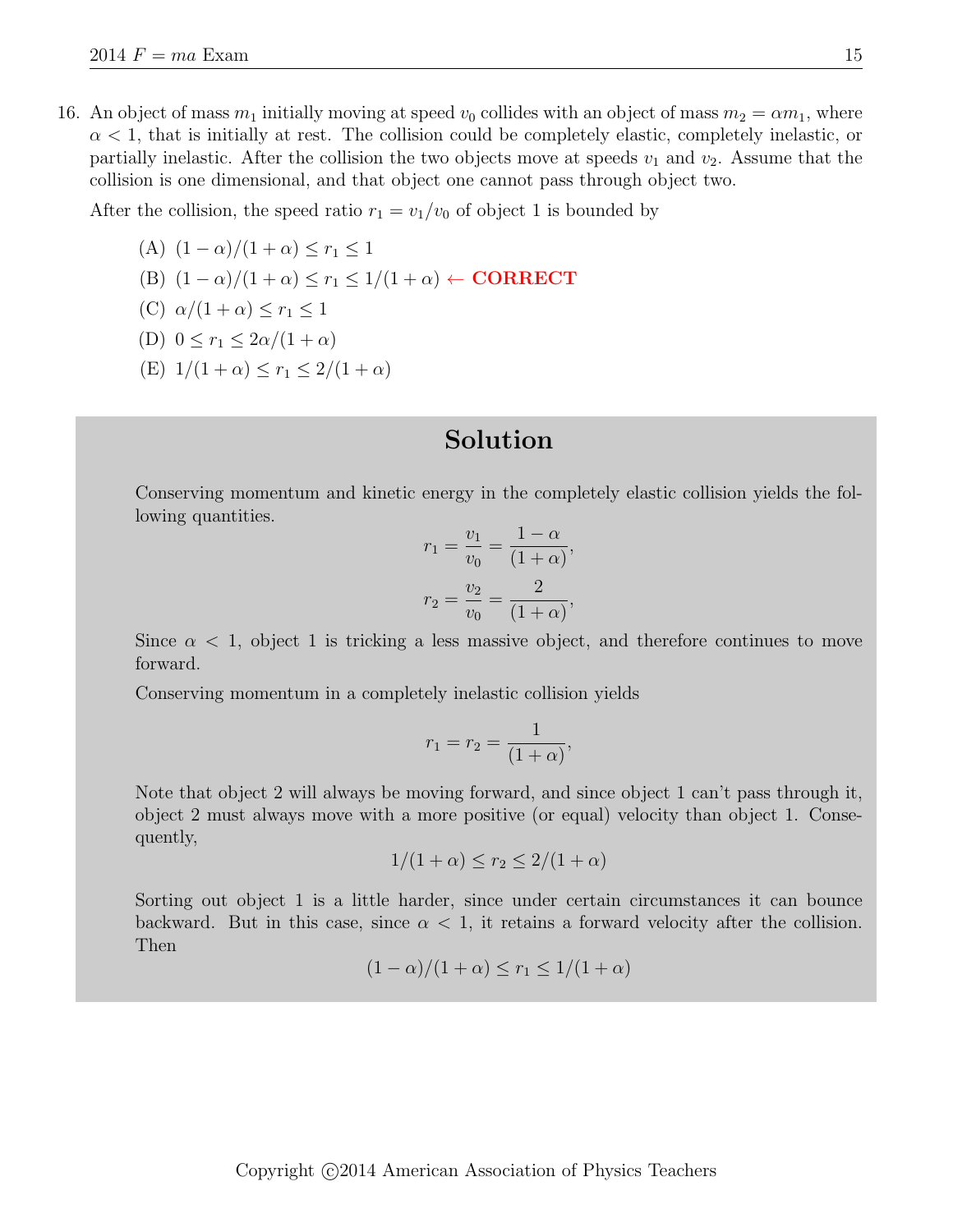17. A spherical cloud of dust in space has a uniform density  $\rho_0$  and a radius  $R_0$ . The gravitational acceleration of free fall at the surface of the cloud due to the mass of the cloud is  $g_0$ .

A process occurs (heat expansion) that causes the cloud to suddenly grow to a radius  $2R_0$ , while maintaining a uniform (but not constant) density. The gravitational acceleration of free fall at a point  $R_0$  away from the center of the cloud due to the mass of the cloud is now

- $(A)$   $q_0/32$ (B)  $g_0/16$
- (C)  $g_0/8 \leftarrow \textbf{CORRECT}$
- $(D)$   $g_0/4$
- $(E)$   $g_0/2$

### Solution

Newton's Law of gravitation for a spherical object depends only on matter located closer to the center than the point of reference.

$$
g = \frac{GM}{r^2} = \frac{4\pi}{3}G\rho r,
$$

where the last equality is true for uniform density.

Doubling the size cuts the density to 1/8.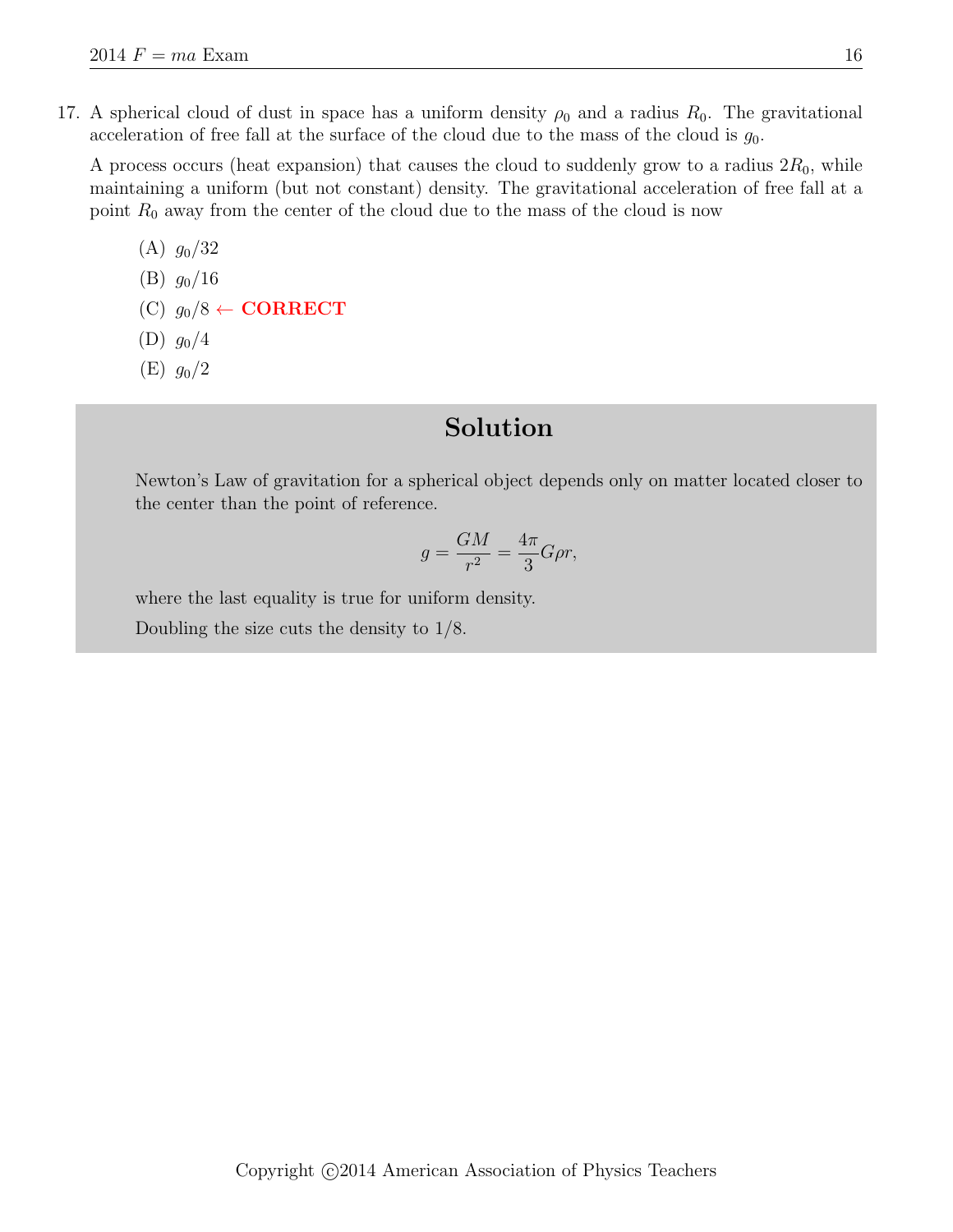18. Consider the following diagram of a box and two weight scales. Scale A supports the box via a massless rope. A pulley is attached to the top of the box; a second massless rope passes over the pulley, one end is attached to the box and the other end to scale B. The two scales read indicate the tensions  $T_A$  and  $T_B$  in the ropes. Originally scale A reads 30 Newtons and scale B reads 20 Newtons.



If an additional force pulls down on scale B so that the reading increases to 30 Newtons, what will be the new reading on scale A?

- (A) 35 Newtons
- $(B)$  40 Newtons  $\leftarrow$  **CORRECT**
- (C) 45 Newtons
- (D) 50 Newtons
- (E) 60 Newtons

Adapted from a demonstration by Richard Berg.

Copyright  $\odot$ 2014 American Association of Physics Teachers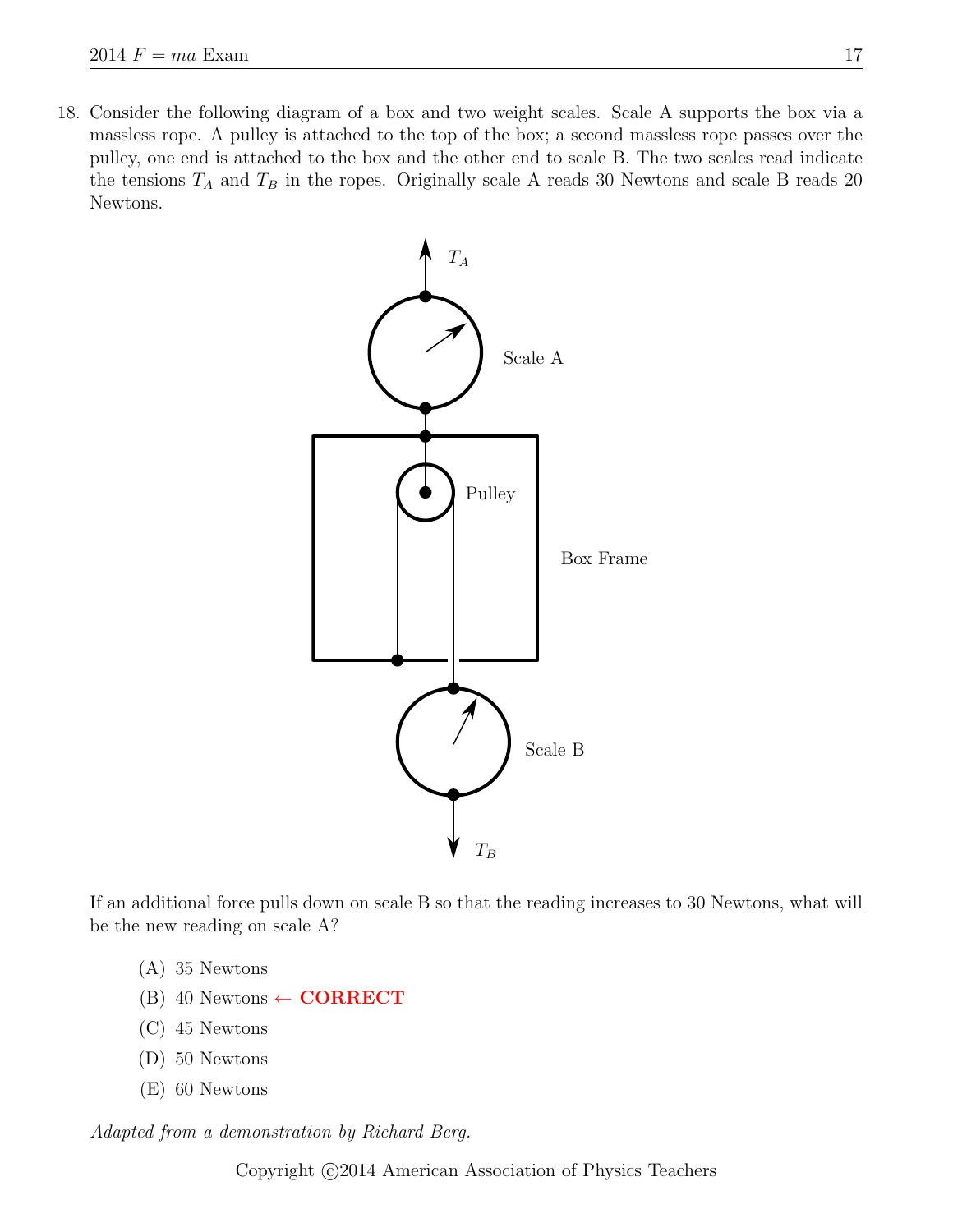As cute as the box is, the only thing that matter is that you pull down on scale B with 10 extra newtons, so scale A must increase by 10 to balance.

19. A helicopter is flying horizontally at constant speed. A perfectly flexible uniform cable is suspended beneath the helicopter; air friction on the cable is not negligible.

Which of the following diagrams best shows the shape of the cable as the helicopter flies through the air to the right?



## Solution

Since there is air friction on the cable, then there must be a horizontal component to the force where the cable attaches to the helicopter. Since the amount of air friction would be proportional to the length of the cable hanging beneath at any point on the cable, then the cable would be hanging in a straight diagonal line.

This question generated a great deal of controversy. At least two test takers challenged the answer, one who even tried to do the experiment. I'm told that several different "Ph.D" physicists declared that the correct answer was  $X$ , but, interestingly enough, couldn't agree on what X should be.

Originally the problem was worded as a cable with a hanging mass. As such, the correct answer would have been D, as explained below.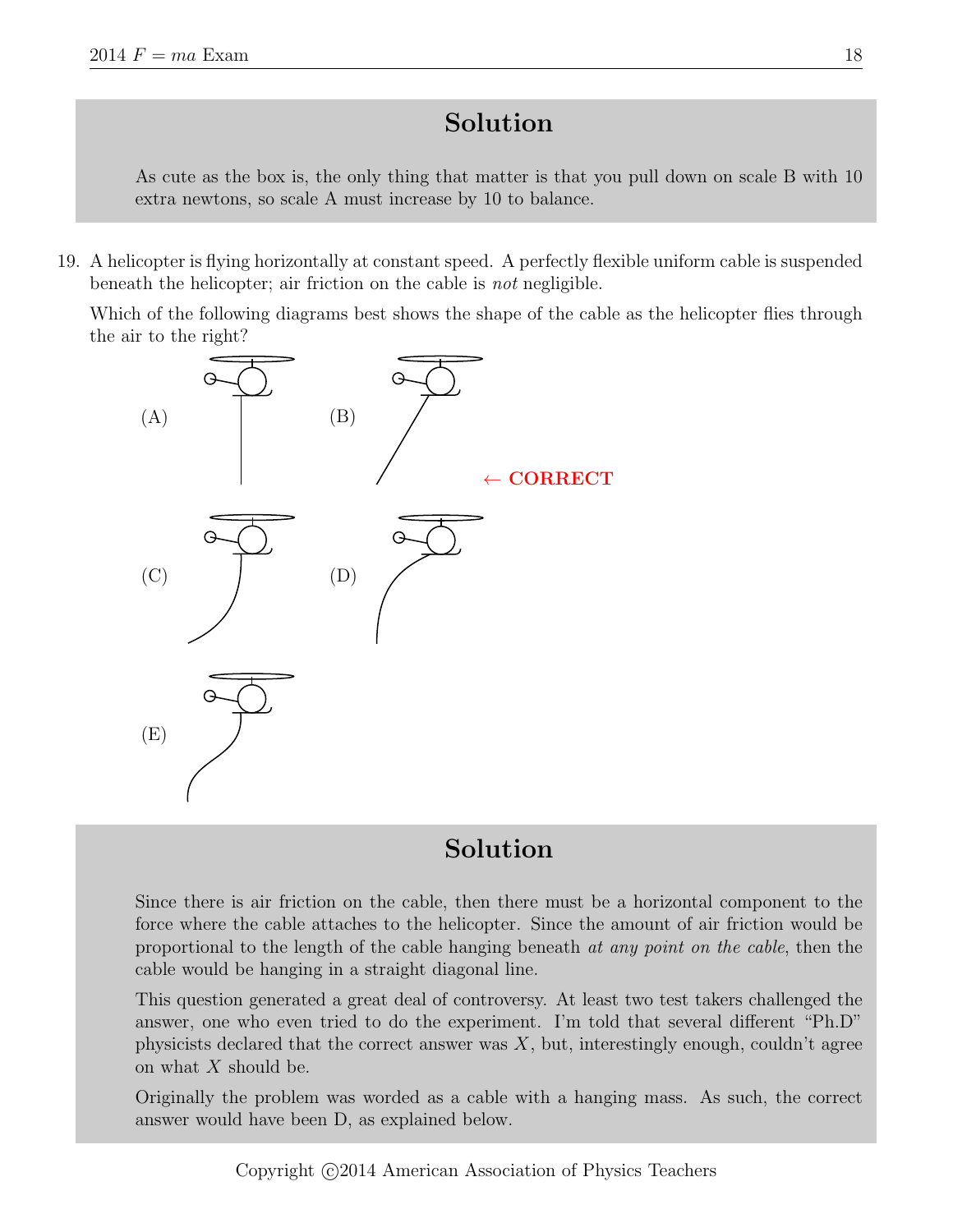Since air friction on the hanging object is negligible, the only forces to consider are gravity and the cable. So the cable must be pulling directly upward. Since there is air friction on the cable, then there must be a horizontal component to the force where the cable attaches to the helicopter. The correct answer would then be curving to the left then falling straight down.

- 20. A crew of scientists has built a new space station. The space station is shaped like a wheel of radius  $R$ , with essentially all its mass  $M$  at the rim. When the crew arrives, the station will be set rotating at a rate that causes an object at the rim to have radial acceleration  $g$ , thereby simulating Earth's surface gravity. This is accomplished by two small rockets, each with thrust  $T$  newtons, mounted on the station's rim. How long a time  $t$  does one need to fire the rockets to achieve the desired condition?
	- (A)  $t = \sqrt{gR^3} M/(2T)$  $(B)$   $t =$  $^{\prime}$  $\overline{gR}$   $M/(2T)$  $\leftarrow$   $\mathbf{CORRECT}$  $(C)$   $t =$ √  $\overline{gR}$   $M/T$ (D)  $t = \sqrt{gR/\pi} M/T$  $(E)$   $t =$  $\mathbf{v}_{\alpha}$  $\overline{gR}$   $M/(\pi T)$

Adapted from a problem in Physics for Scientists and Engineers by Richard Wolfson

### Solution

Desired acceleration:  $g = \omega^2 R \rightarrow \omega = \sqrt{g/R}$ The two rockets provide:  $2TR = MR^2\alpha \rightarrow \alpha = 2T/MR$ time needed:  $t = \omega/\alpha =$  $g^{1/2}R^{1/2}M$ 2T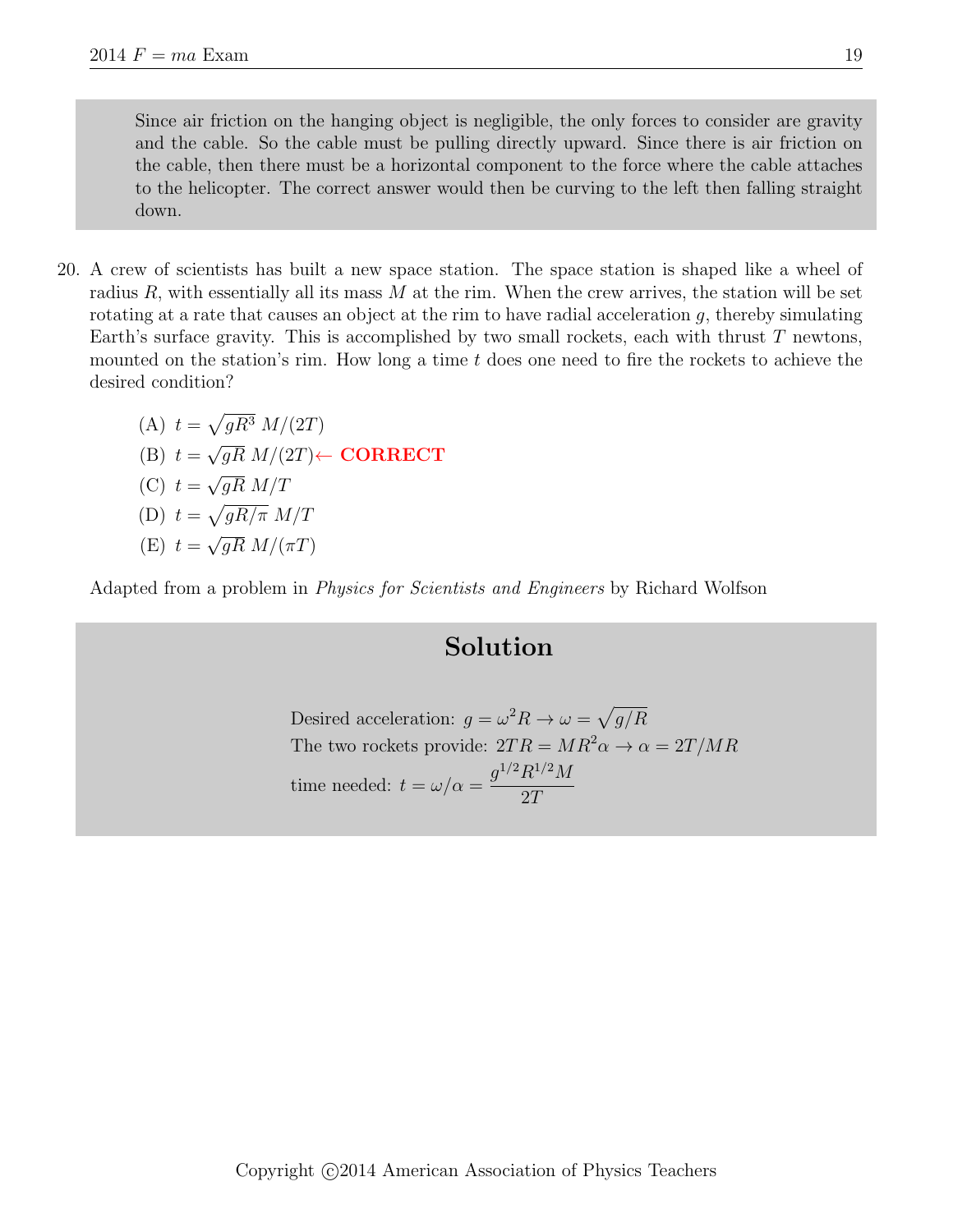21. Two pulleys (shown in figure) are made of the same metal with density  $\rho$ . Pulley A is a uniform disk with radius R. Pulley B is identical except a circle of  $R/2$  is removed from the center. When two boxes  $M = \alpha m \ (\alpha > 1)$  are connected over the pulleys through a massless rope and move without slipping, what is the ratio between the accelerations in system A and B? The mass of pulley A is  $M + m$ .



- (A)  $a_A/a_B = 47/48 \leftarrow \textbf{CORRECT}$
- (B)  $a_A/a_B = 31/32$
- (C)  $a_A/a_B = 15/16$

(D) 
$$
a_A/a_B = 9/16
$$

(E)  $a_A/a_B = 3/4$ 

### Solution

This is effectively a force balance problem with a generalized Atwood machine. For mass  $M$ , the equations are

$$
Ma = Mg - T_M
$$

where  $T_M$  is tension in rope on the M side.

For mass  $m$ , the equations are

$$
ma = T_m - mg
$$

For the pulley, the equations are

$$
I\alpha = R(T_M - t_m)
$$

with  $\alpha = a/R$  and I the moment of inertia. Combining,

$$
Ia/R^2 = (Mg - Ma) - (ma + mg)
$$

or

$$
a = g \frac{M - m}{I/R^2 + M + m}
$$

Let  $I = \beta(M+m)R^2$  for the two pulleys. Then the acceleration ratio is

$$
\frac{a_A}{a_B} = \frac{\beta_B + 1}{\beta_A + 1}
$$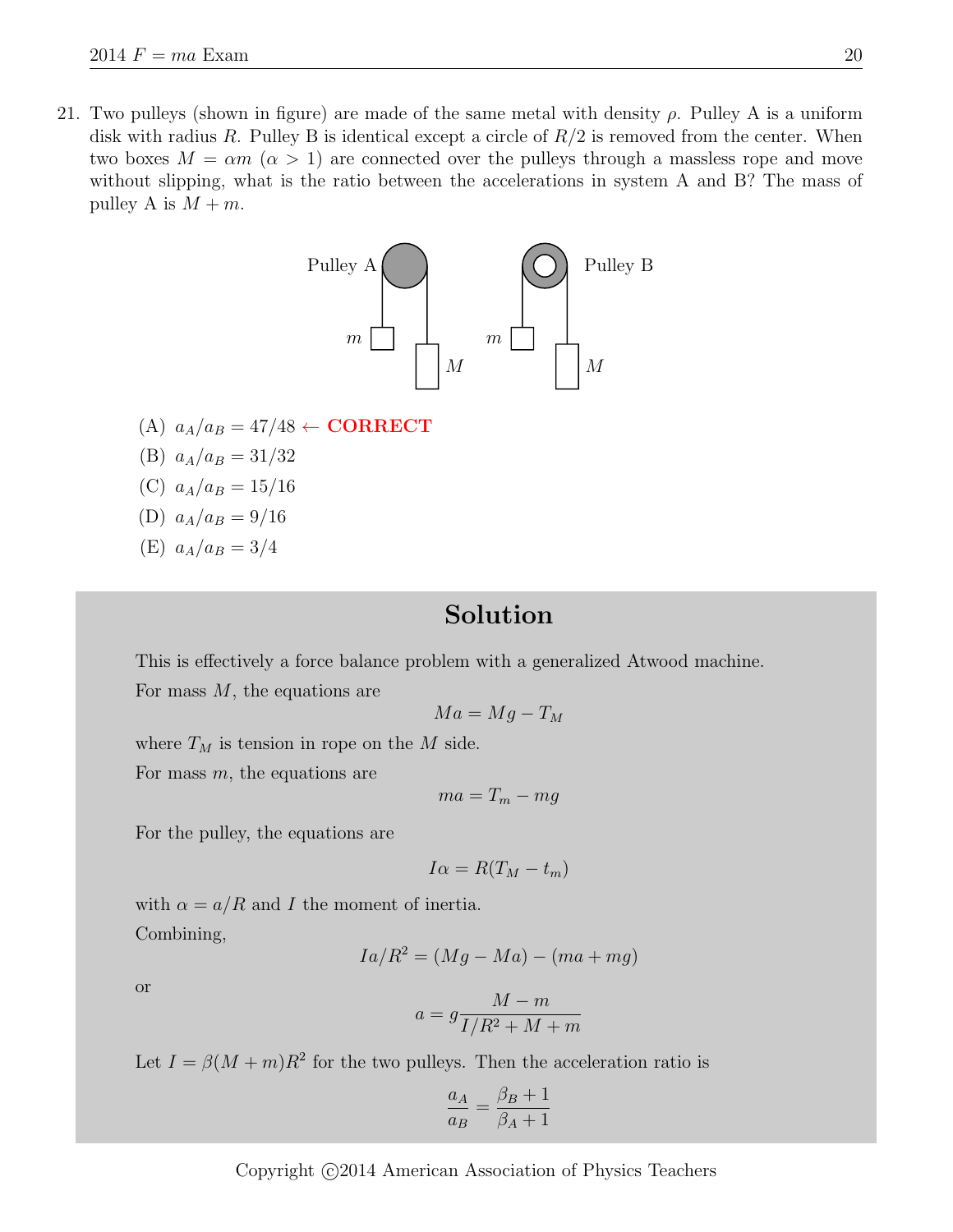$\beta_A$  is easy enough, it is just 1/2, since it is a uniform disk.

 $\beta_B$  requires a little more work, it is  $1/2(1-(1/4)(1/4)) = 15/32$  to account for the removal of the interior disk. The ratio of accelerations is then

$$
\frac{a_A}{a_B} = \frac{47}{48}
$$

22. A body of mass M and a body of mass  $m \ll M$  are in circular orbits about their center of mass under the influence of their mutual gravitational attraction to each other. The distance between the bodies is R, which is much larger than the size of either body.

A small amount of matter  $\delta m \ll m$  is removed from the body of mass m and transferred to the body of mass  $M$ . The transfer is done in such a way so that the orbits of the two bodies remain circular, and remain separated by a distance  $R$ . Which of the following statements is correct?

- (A) The gravitational force between the two bodies increases.
- (B) The gravitational force between the two bodies remains constant.
- (C) The total angular momentum of the system increases.
- (D) The total angular momentum of the system remains constant.
- (E) The period of the orbit of two bodies remains constant.  $\leftarrow \textbf{CORRECT}$

### Solution

The force between two bodies is given by

$$
F = G\frac{Mm}{R^2}
$$

The new force,  $F'$ , would be given by

$$
F' = G\frac{(M + \delta m)(m - \delta m)}{r^2} = G\frac{Mm - (M - m)\delta m - (\delta m)^2}{R^2}
$$

This can be approximated to first order as

$$
F' = \left(1 - \frac{\delta m}{m}\right)F
$$

For centripetal motion,

$$
mv^2/r = F
$$

where  $r$  is the distance from  $m$  to the center of mass, which is

$$
r = \frac{M}{M+m}R
$$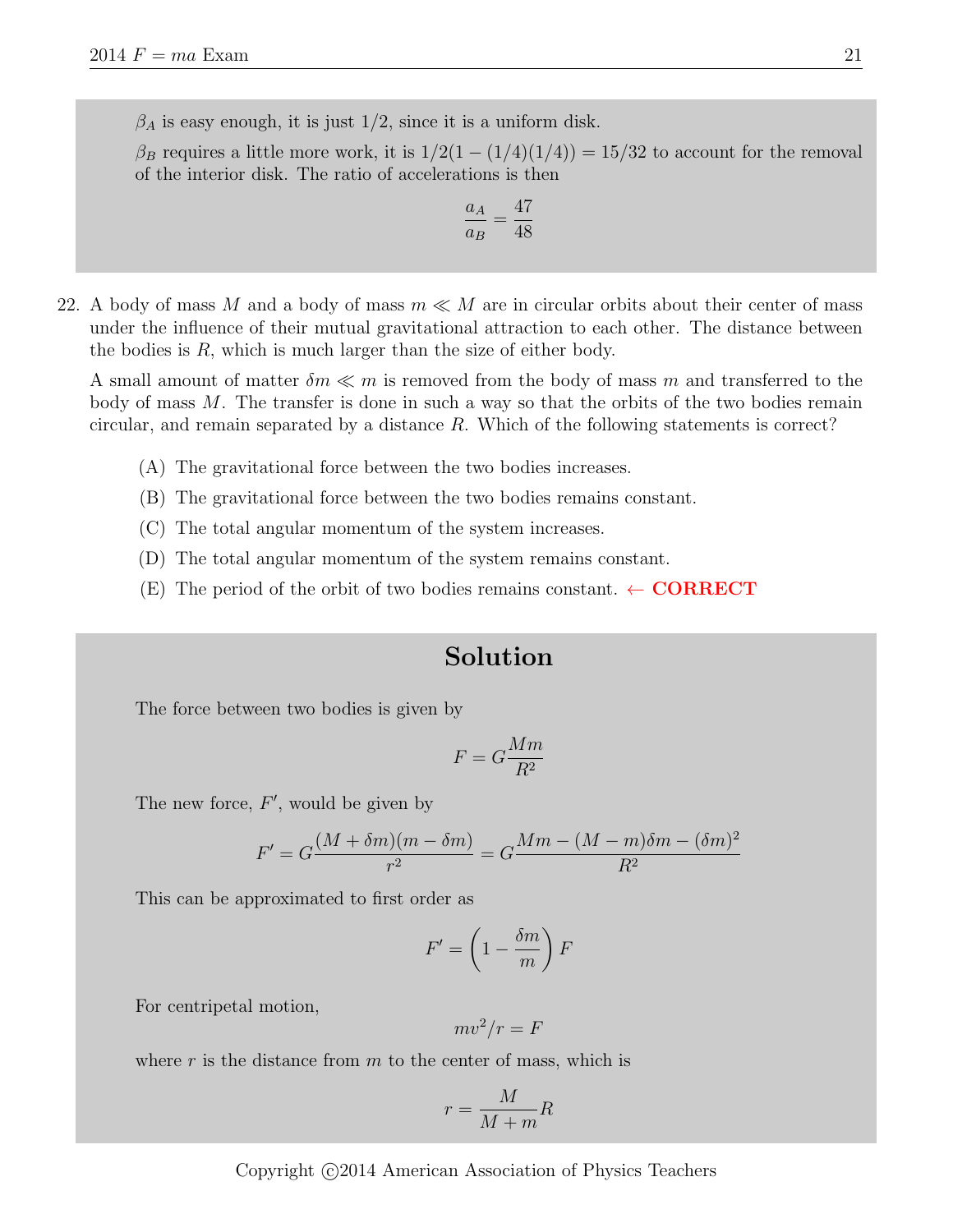In terms of angular momenta,

$$
L_m = mvr = \sqrt{m(mv^2/r)r^3} = \sqrt{mr^3F}
$$

or

$$
L_m = \sqrt{\frac{mM^3RGmM}{(m+M)^3}} = mM^2 \sqrt{\frac{GR}{(m+M)^3}}
$$

By symmetry,

$$
L_M = m^2 M \sqrt{\frac{GR}{(m+M)^3}}
$$

and the sum is then

$$
L = L_m + L_M = mM \sqrt{\frac{GR}{m+M}}
$$

and we already saw that the quantity  $Mm$  decreases as  $\delta m$  is transferred from m to M. Finally, the period of motion can be found from  $v = 2\pi r/T$ , so

$$
T = \frac{2\pi r}{v} = 2\pi \sqrt{\frac{mr}{F}}
$$

Combining the above,

$$
T = 2\pi \sqrt{\frac{mMR}{m+M}} \frac{R^2}{GmM} = 2\pi \sqrt{\frac{R^3}{G(m+M)}}
$$

And that's constant.

#### The following information applies to questions 23 and 24

A 100 kg astronaut carries a launcher loaded with a 10 kg bowling ball; the launcher and the astronaut's spacesuit have negligible mass. The astronaut discovers that firing the launcher results in the ball moving away from her at a relative speed of  $50 \text{ m/s}$ .

- 23. What is the impulse delivered to the astronaut when firing the launcher?
	- (A)  $455 \text{ N s} \leftarrow \text{CORRECT}$
	- (B) 500 N s
	- $(C)$  550 N s
	- (D) 5000 N s
	- (E) 5500 N s

## Solution

Work in the center of mass frame, where the impulse delivered is simply the final momentum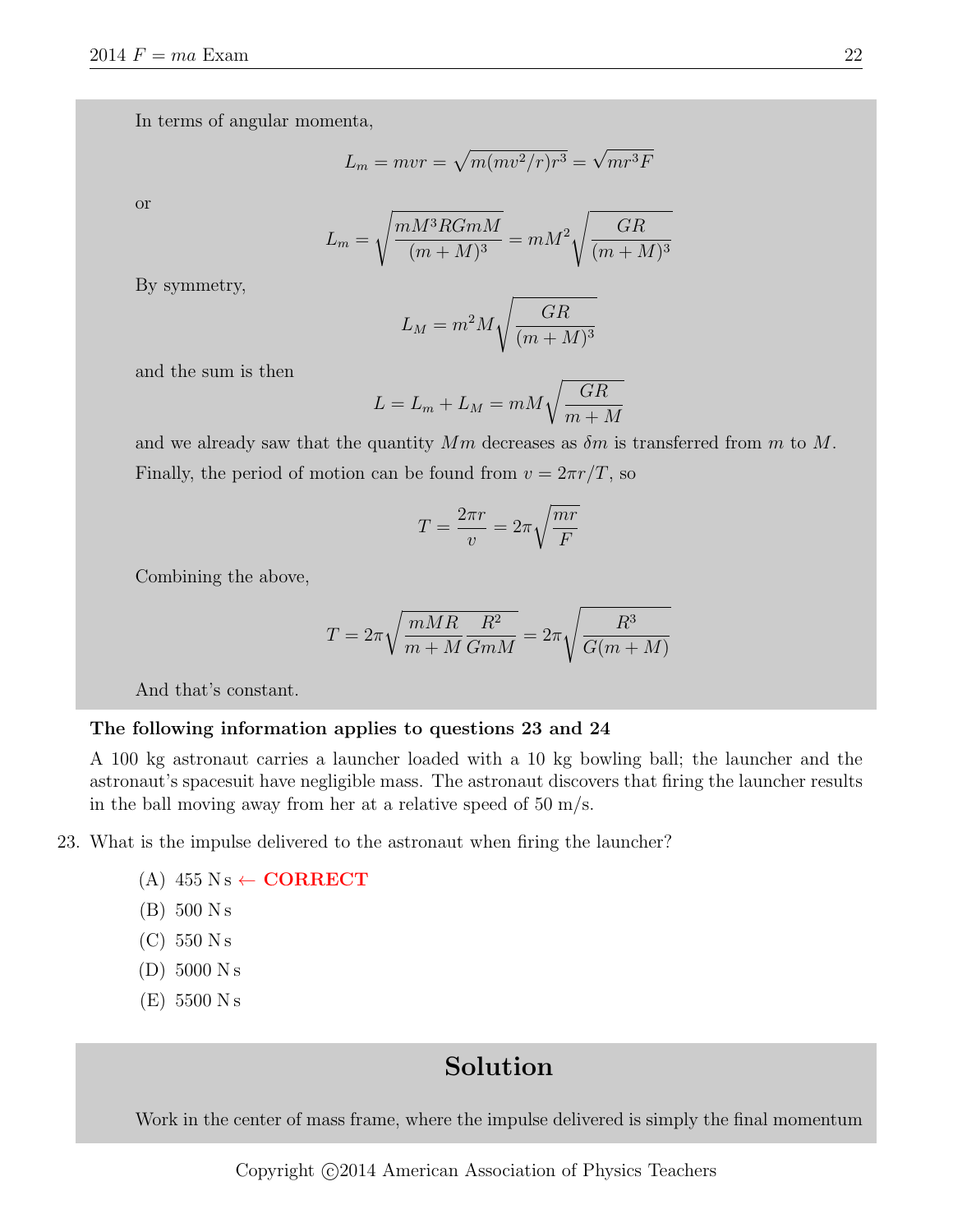of the astronaut. Let the astronaut have mass  $m_1$  and final velocity  $v_1$ , and let the launcher have mass  $m_2$  and final velocity  $v_2$ . Then from conservation of momentum

$$
m_1v_1 + m_2v_2 = 0
$$

and the relative velocity is (taking  $v_1 > 0$ )

$$
v_r = v_1 - v_2
$$

Substituting,

| $m_1v_1 + m_2(v_1 - v_r) = 0$        |
|--------------------------------------|
| $m_1 m_2$<br>$m_1v_1$<br>$m_1 + m_2$ |
|                                      |

 $J = m_1v_1 = 455$  N s

so

24. The astronaut in the previous situation is now moving at 10 m/s (as measured in a certain frame of reference). She wishes to fire the launcher so that her velocity turns through as large an angle as possible (in this frame of reference). What is this maximum angle? (Hint: a diagram may be useful.)

- $(A) 24.4^{\circ}$
- $(B) 26.6^{\circ}$
- $(C)$  27.0 $\degree \leftarrow \textbf{CORRECT}$
- $(D) 30.0^{\circ}$
- $(E) 180.0^{\circ}$

### Solution

The final momentum of the astronaut is the sum of her initial momentum and the impulse delivered to her. Her initial momentum has magnitude

$$
p_i = (100 \text{ kg})(10 \text{ m/s}) = 1000 \text{ kg m/s}
$$

and the impulse available has the fixed, smaller magnitude found in the previous problem. (Note that the impulse is the same in all inertial reference frames.) Her final momentum is thus confined to the circle shown below: